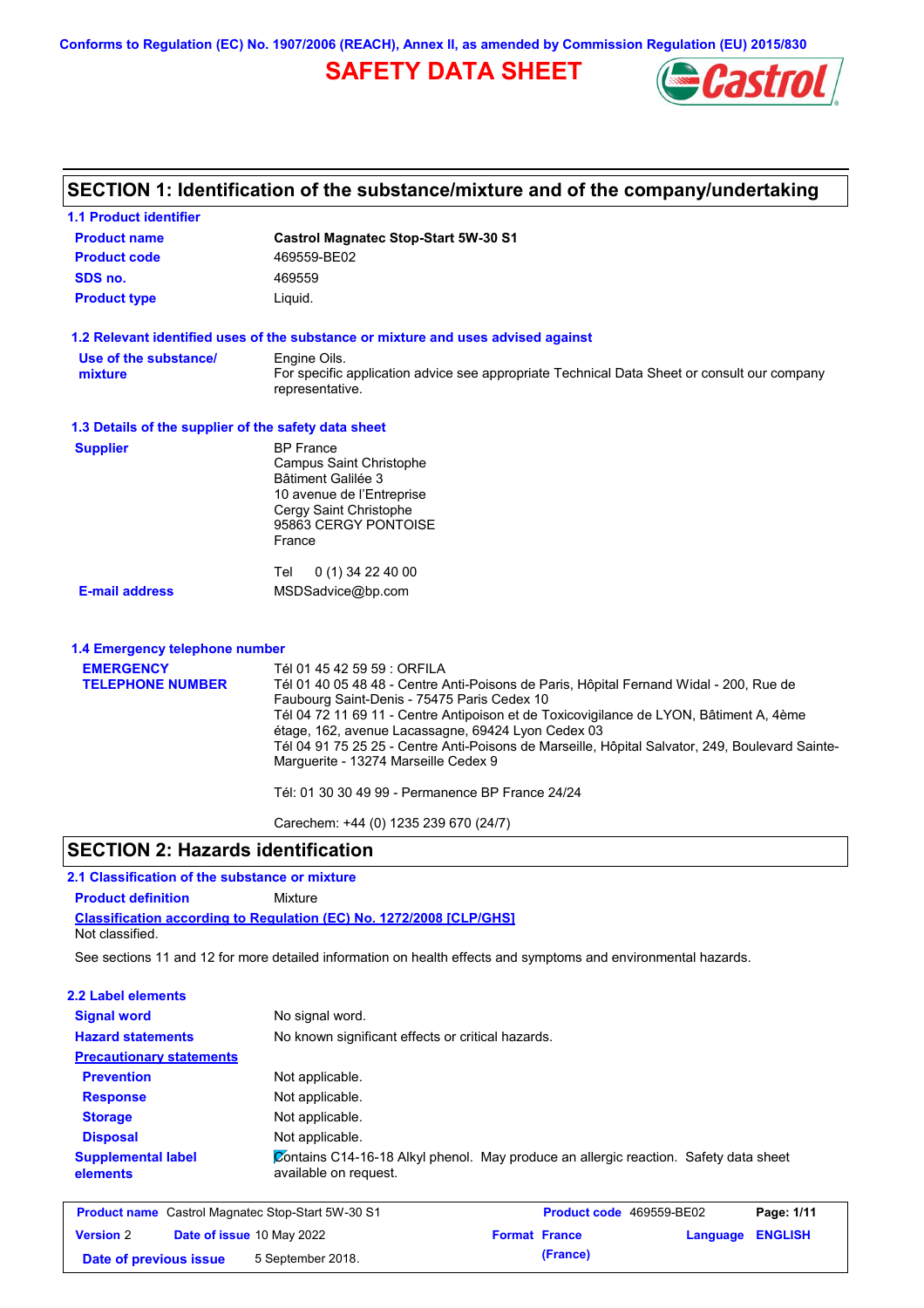# **SECTION 2: Hazards identification**

| EU Regulation (EC) No. 1907/2006 (REACH)                                                                                                                 |                                                                                                                                                                                                                                 |
|----------------------------------------------------------------------------------------------------------------------------------------------------------|---------------------------------------------------------------------------------------------------------------------------------------------------------------------------------------------------------------------------------|
| <b>Annex XVII - Restrictions</b><br>on the manufacture.<br>placing on the market<br>and use of certain<br>dangerous substances,<br>mixtures and articles | Not applicable.                                                                                                                                                                                                                 |
| <b>Special packaging requirements</b>                                                                                                                    |                                                                                                                                                                                                                                 |
| <b>Containers to be fitted</b><br>with child-resistant<br>fastenings                                                                                     | Not applicable.                                                                                                                                                                                                                 |
| <b>Tactile warning of danger</b>                                                                                                                         | Not applicable.                                                                                                                                                                                                                 |
| 2.3 Other hazards                                                                                                                                        |                                                                                                                                                                                                                                 |
| <b>Results of PBT and vPvB</b><br>assessment                                                                                                             | Product does not meet the criteria for PBT or vPvB according to Regulation (EC) No. 1907/2006,<br>Annex XIII.                                                                                                                   |
| <b>Product meets the criteria</b><br>for PBT or vPvB according<br>to Regulation (EC) No.<br><b>1907/2006, Annex XIII</b>                                 | This mixture does not contain any substances that are assessed to be a PBT or a vPvB.                                                                                                                                           |
| Other hazards which do<br>not result in classification                                                                                                   | Defatting to the skin.<br><b>USED ENGINE OILS</b><br>Used engine oil may contain hazardous components which have the potential to cause skin<br>cancer.<br>See Toxicological Information, section 11 of this Safety Data Sheet. |

## **SECTION 3: Composition/information on ingredients**

Mixture **3.2 Mixtures Product definition**

Highly refined base oil (IP 346 DMSO extract < 3%). Proprietary performance additives.

| <b>Product/ingredient</b><br>name                                              | <b>Identifiers</b>                                                                   | %          | <b>Regulation (EC) No.</b><br>1272/2008 [CLP] | <b>Type</b> |
|--------------------------------------------------------------------------------|--------------------------------------------------------------------------------------|------------|-----------------------------------------------|-------------|
| <b>Zubricating oils (petroleum), C20-50,</b><br>hydrotreated neutral oil-based | REACH #: 01-2119474889-13<br>EC: 276-738-4<br>CAS: 72623-87-1<br>Index: 649-483-00-5 | 225 - ≤50  | Asp. Tox. 1, H304                             | $[1]$       |
| C14-16-18 Alkyl phenol                                                         | REACH #: 01-2119498288-19                                                            | $\leq 0.3$ | Skin Sens. 1B, H317<br>STOT RE 2, H373        | $[1]$       |

**See Section 16 for the full text of the H statements declared above.**

#### Type

[1] Substance classified with a health or environmental hazard

[2] Substance with a workplace exposure limit

[3] Substance meets the criteria for PBT according to Regulation (EC) No. 1907/2006, Annex XIII

[4] Substance meets the criteria for vPvB according to Regulation (EC) No. 1907/2006, Annex XIII

[5] Substance of equivalent concern

[6] Additional disclosure due to company policy

Occupational exposure limits, if available, are listed in Section 8.

## **SECTION 4: First aid measures**

| 4.1 Description of first aid measures                    |                                                                                                                                                                                                                                         |                                                                                                                                                                                                                                                   |          |                |
|----------------------------------------------------------|-----------------------------------------------------------------------------------------------------------------------------------------------------------------------------------------------------------------------------------------|---------------------------------------------------------------------------------------------------------------------------------------------------------------------------------------------------------------------------------------------------|----------|----------------|
| Eye contact                                              | In case of contact, immediately flush eyes with plenty of water for at least 15 minutes. Eyelids<br>should be held away from the eyeball to ensure thorough rinsing. Check for and remove any<br>contact lenses. Get medical attention. |                                                                                                                                                                                                                                                   |          |                |
| <b>Skin contact</b>                                      |                                                                                                                                                                                                                                         | Wash skin thoroughly with soap and water or use recognised skin cleanser. Remove<br>contaminated clothing and shoes. Wash clothing before reuse. Clean shoes thoroughly before<br>reuse. Get medical attention if irritation develops.            |          |                |
| <b>Inhalation</b>                                        |                                                                                                                                                                                                                                         | Finhaled, remove to fresh air. In case of inhalation of decomposition products in a fire,<br>symptoms may be delayed. The exposed person may need to be kept under medical<br>surveillance for 48 hours. Get medical attention if symptoms occur. |          |                |
| <b>Ingestion</b>                                         | Do not induce vomiting unless directed to do so by medical personnel. Get medical attention if<br>symptoms occur.                                                                                                                       |                                                                                                                                                                                                                                                   |          |                |
| <b>Product name</b> Castrol Magnatec Stop-Start 5W-30 S1 |                                                                                                                                                                                                                                         | <b>Product code</b> 469559-BE02                                                                                                                                                                                                                   |          | Page: 2/11     |
| <b>Version 2</b>                                         | Date of issue 10 May 2022                                                                                                                                                                                                               | <b>Format France</b>                                                                                                                                                                                                                              | Language | <b>ENGLISH</b> |
| Date of previous issue                                   | 5 September 2018.                                                                                                                                                                                                                       | (France)                                                                                                                                                                                                                                          |          |                |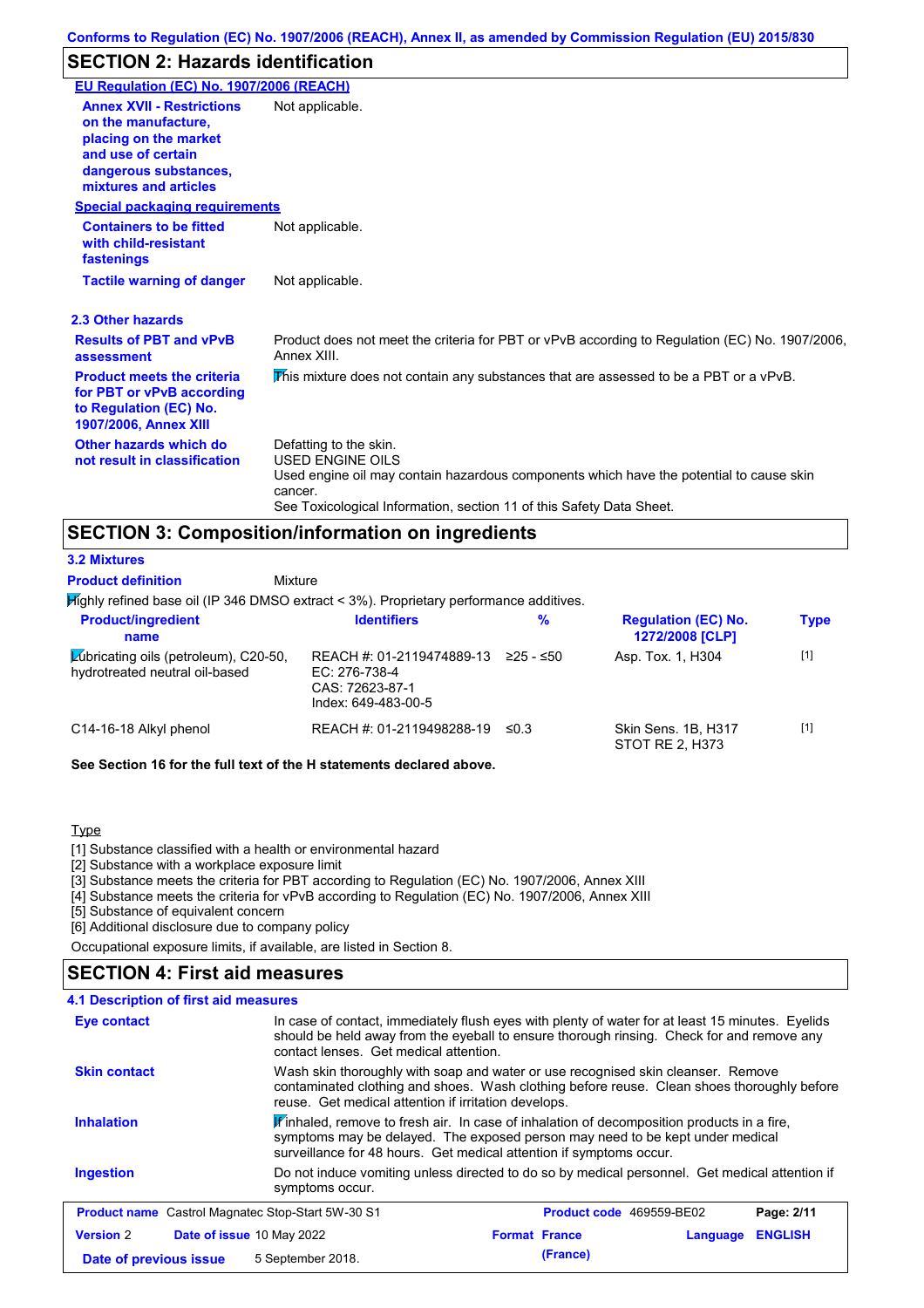| Conforms to Regulation (EC) No. 1907/2006 (REACH), Annex II, as amended by Commission Regulation (EU) 2015/830 |                                                                                                                                                                                                                                                                                                                                                                   |  |  |
|----------------------------------------------------------------------------------------------------------------|-------------------------------------------------------------------------------------------------------------------------------------------------------------------------------------------------------------------------------------------------------------------------------------------------------------------------------------------------------------------|--|--|
| <b>SECTION 4: First aid measures</b>                                                                           |                                                                                                                                                                                                                                                                                                                                                                   |  |  |
| <b>Protection of first-aiders</b>                                                                              | No action shall be taken involving any personal risk or without suitable training.                                                                                                                                                                                                                                                                                |  |  |
|                                                                                                                | 4.2 Most important symptoms and effects, both acute and delayed                                                                                                                                                                                                                                                                                                   |  |  |
|                                                                                                                | See Section 11 for more detailed information on health effects and symptoms.                                                                                                                                                                                                                                                                                      |  |  |
| <b>Potential acute health effects</b>                                                                          |                                                                                                                                                                                                                                                                                                                                                                   |  |  |
| <b>Inhalation</b>                                                                                              | Exposure to decomposition products may cause a health hazard. Serious effects may be<br>delayed following exposure.                                                                                                                                                                                                                                               |  |  |
| <b>Ingestion</b>                                                                                               | No known significant effects or critical hazards.                                                                                                                                                                                                                                                                                                                 |  |  |
| <b>Skin contact</b>                                                                                            | Defatting to the skin. May cause skin dryness and irritation.                                                                                                                                                                                                                                                                                                     |  |  |
| <b>Eye contact</b>                                                                                             | No known significant effects or critical hazards.                                                                                                                                                                                                                                                                                                                 |  |  |
|                                                                                                                | Delayed and immediate effects as well as chronic effects from short and long-term exposure                                                                                                                                                                                                                                                                        |  |  |
| <b>Inhalation</b>                                                                                              | Overexposure to the inhalation of airborne droplets or aerosols may cause irritation of the<br>respiratory tract.                                                                                                                                                                                                                                                 |  |  |
| <b>Ingestion</b>                                                                                               | Ingestion of large quantities may cause nausea and diarrhoea.                                                                                                                                                                                                                                                                                                     |  |  |
| <b>Skin contact</b>                                                                                            | Prolonged or repeated contact can defat the skin and lead to irritation and/or dermatitis.                                                                                                                                                                                                                                                                        |  |  |
| <b>Eye contact</b>                                                                                             | Potential risk of transient stinging or redness if accidental eye contact occurs.                                                                                                                                                                                                                                                                                 |  |  |
|                                                                                                                | 4.3 Indication of any immediate medical attention and special treatment needed                                                                                                                                                                                                                                                                                    |  |  |
| <b>Notes to physician</b>                                                                                      | Treatment should in general be symptomatic and directed to relieving any effects.<br>In case of inhalation of decomposition products in a fire, symptoms may be delayed.<br>The exposed person may need to be kept under medical surveillance for 48 hours.                                                                                                       |  |  |
| <b>SECTION 5: Firefighting measures</b>                                                                        |                                                                                                                                                                                                                                                                                                                                                                   |  |  |
| 5.1 Extinguishing media                                                                                        |                                                                                                                                                                                                                                                                                                                                                                   |  |  |
| <b>Suitable extinguishing</b><br>media                                                                         | In case of fire, use foam, dry chemical or carbon dioxide extinguisher or spray.                                                                                                                                                                                                                                                                                  |  |  |
| <b>Unsuitable extinguishing</b><br>media                                                                       | Do not use water jet. The use of a water jet may cause the fire to spread by splashing the<br>burning product.                                                                                                                                                                                                                                                    |  |  |
| 5.2 Special hazards arising from the substance or mixture                                                      |                                                                                                                                                                                                                                                                                                                                                                   |  |  |
| <b>Hazards from the</b><br>substance or mixture                                                                | In a fire or if heated, a pressure increase will occur and the container may burst.                                                                                                                                                                                                                                                                               |  |  |
| <b>Hazardous combustion</b><br>products                                                                        | Combustion products may include the following:<br>carbon oxides (CO, CO <sub>2</sub> ) (carbon monoxide, carbon dioxide)<br>metal oxide/oxides<br>nitrogen oxides (NO, NO <sub>2</sub> etc.)                                                                                                                                                                      |  |  |
| <b>5.3 Advice for firefighters</b>                                                                             |                                                                                                                                                                                                                                                                                                                                                                   |  |  |
| <b>Special precautions for</b><br>fire-fighters                                                                | No action shall be taken involving any personal risk or without suitable training. Promptly<br>isolate the scene by removing all persons from the vicinity of the incident if there is a fire.                                                                                                                                                                    |  |  |
| <b>Special protective</b><br>equipment for fire-fighters                                                       | Fire-fighters should wear appropriate protective equipment and self-contained breathing<br>apparatus (SCBA) with a full face-piece operated in positive pressure mode. Clothing for fire-<br>fighters (including helmets, protective boots and gloves) conforming to European standard EN<br>469 will provide a basic level of protection for chemical incidents. |  |  |
| <b>SECTION 6: Accidental release measures</b>                                                                  |                                                                                                                                                                                                                                                                                                                                                                   |  |  |
|                                                                                                                | 6.1 Personal precautions, protective equipment and emergency procedures                                                                                                                                                                                                                                                                                           |  |  |

| For non-emergency<br>personnel          | No action shall be taken involving any personal risk or without suitable training. Evacuate<br>surrounding areas. Keep unnecessary and unprotected personnel from entering. Do not touch<br>or walk through spilt material. Floors may be slippery; use care to avoid falling. Put on<br>appropriate personal protective equipment. |
|-----------------------------------------|-------------------------------------------------------------------------------------------------------------------------------------------------------------------------------------------------------------------------------------------------------------------------------------------------------------------------------------|
| For emergency responders                | If specialised clothing is required to deal with the spillage, take note of any information in<br>Section 8 on suitable and unsuitable materials. See also the information in "For non-<br>emergency personnel".                                                                                                                    |
| <b>6.2 Environmental</b><br>precautions | Avoid dispersal of spilt material and runoff and contact with soil, waterways, drains and sewers.<br>Inform the relevant authorities if the product has caused environmental pollution (sewers,<br>waterways, soil or air).                                                                                                         |

## **6.3 Methods and material for containment and cleaning up**

| <b>Product name</b> Castrol Magnatec Stop-Start 5W-30 S1 |  | <b>Product code</b> 469559-BE02  |                      | Page: 3/11 |                         |  |
|----------------------------------------------------------|--|----------------------------------|----------------------|------------|-------------------------|--|
| <b>Version 2</b>                                         |  | <b>Date of issue 10 May 2022</b> | <b>Format France</b> |            | <b>Language ENGLISH</b> |  |
| Date of previous issue                                   |  | 5 September 2018.                |                      | (France)   |                         |  |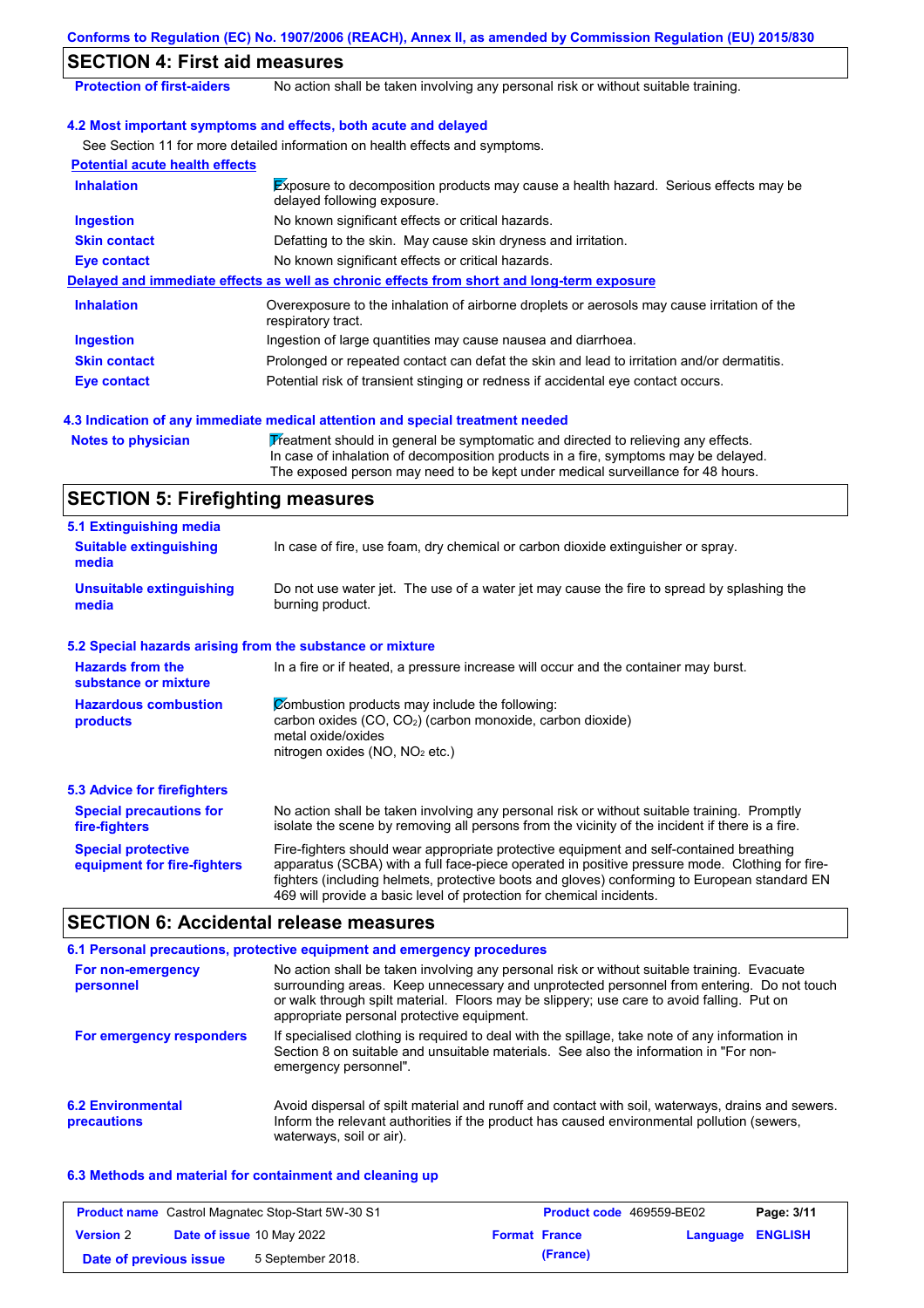## **SECTION 6: Accidental release measures**

| <b>Small spill</b>                        | Stop leak if without risk. Move containers from spill area. Absorb with an inert material and<br>place in an appropriate waste disposal container. Dispose of via a licensed waste disposal<br>contractor.                                                                                                                                                                                     |
|-------------------------------------------|------------------------------------------------------------------------------------------------------------------------------------------------------------------------------------------------------------------------------------------------------------------------------------------------------------------------------------------------------------------------------------------------|
| Large spill                               | Stop leak if without risk. Move containers from spill area. Prevent entry into sewers, water<br>courses, basements or confined areas. Contain and collect spillage with non-combustible,<br>absorbent material e.g. sand, earth, vermiculite or diatomaceous earth and place in container<br>for disposal according to local regulations. Dispose of via a licensed waste disposal contractor. |
| 6.4 Reference to other<br><b>sections</b> | See Section 1 for emergency contact information.<br>See Section 5 for firefighting measures.<br>See Section 8 for information on appropriate personal protective equipment.<br>See Section 12 for environmental precautions.<br>See Section 13 for additional waste treatment information.                                                                                                     |

# **SECTION 7: Handling and storage**

| 7.1 Precautions for safe handling                                                    |                                                                                                                                                                                                                                                                                                                                                                                                                                                                                          |
|--------------------------------------------------------------------------------------|------------------------------------------------------------------------------------------------------------------------------------------------------------------------------------------------------------------------------------------------------------------------------------------------------------------------------------------------------------------------------------------------------------------------------------------------------------------------------------------|
| <b>Protective measures</b>                                                           | Put on appropriate personal protective equipment.                                                                                                                                                                                                                                                                                                                                                                                                                                        |
| <b>Advice on general</b><br>occupational hygiene                                     | Eating, drinking and smoking should be prohibited in areas where this material is handled,<br>stored and processed. Wash thoroughly after handling. Remove contaminated clothing and<br>protective equipment before entering eating areas. See also Section 8 for additional<br>information on hygiene measures.                                                                                                                                                                         |
| <b>7.2 Conditions for safe</b><br>storage, including any<br><i>incompatibilities</i> | Store in accordance with local requlations. Store in a dry, cool and well-ventilated area, away<br>from incompatible materials (see Section 10). Keep away from heat and direct sunlight. Keep<br>container tightly closed and sealed until ready for use. Containers that have been opened must<br>be carefully resealed and kept upright to prevent leakage. Store and use only in equipment/<br>containers designed for use with this product. Do not store in unlabelled containers. |
| <b>Not suitable</b>                                                                  | Prolonged exposure to elevated temperature.                                                                                                                                                                                                                                                                                                                                                                                                                                              |
| 7.3 Specific end use(s)                                                              |                                                                                                                                                                                                                                                                                                                                                                                                                                                                                          |
| <b>Recommendations</b>                                                               | See section 1.2 and Exposure scenarios in annex, if applicable.                                                                                                                                                                                                                                                                                                                                                                                                                          |

## **SECTION 8: Exposure controls/personal protection**

### **8.1 Control parameters**

|  |  | <b>Occupational exposure limits</b> |  |
|--|--|-------------------------------------|--|
|--|--|-------------------------------------|--|

No exposure limit value known.

Whilst specific OELs for certain components may be shown in this section, other components may be present in any mist, vapour or dust produced. Therefore, the specific OELs may not be applicable to the product as a whole and are provided for guidance only.

**Recommended monitoring procedures** If this product contains ingredients with exposure limits, personal, workplace atmosphere or biological monitoring may be required to determine the effectiveness of the ventilation or other control measures and/or the necessity to use respiratory protective equipment. Reference should be made to monitoring standards, such as the following: European Standard EN 689 (Workplace atmospheres - Guidance for the assessment of exposure by inhalation to chemical agents for comparison with limit values and measurement strategy) European Standard EN 14042 (Workplace atmospheres - Guide for the application and use of procedures for the assessment of exposure to chemical and biological agents) European Standard EN 482 (Workplace atmospheres - General requirements for the performance of procedures for the measurement of chemical agents) Reference to national guidance documents for methods for the determination of hazardous substances will also be required.

### **Derived No Effect Level**

No DNELs/DMELs available.

#### **Predicted No Effect Concentration**

No PNECs available

#### **8.2 Exposure controls**

| <b>Appropriate engineering</b><br><b>controls</b>         | Provide exhaust ventilation or other engineering controls to keep the relevant airborne<br>concentrations below their respective occupational exposure limits.<br>All activities involving chemicals should be assessed for their risks to health, to ensure<br>exposures are adequately controlled. Personal protective equipment should only be considered<br>after other forms of control measures (e.g. engineering controls) have been suitably evaluated.<br>Personal protective equipment should conform to appropriate standards, be suitable for use, be<br>kept in good condition and properly maintained.<br>Your supplier of personal protective equipment should be consulted for advice on selection and<br>appropriate standards. For further information contact your national organisation for standards. |
|-----------------------------------------------------------|----------------------------------------------------------------------------------------------------------------------------------------------------------------------------------------------------------------------------------------------------------------------------------------------------------------------------------------------------------------------------------------------------------------------------------------------------------------------------------------------------------------------------------------------------------------------------------------------------------------------------------------------------------------------------------------------------------------------------------------------------------------------------------------------------------------------------|
| <b>Product name</b> Castrol Magnatos Stop Start 510/20 S1 | Dao: A/44<br><b>Draduct cade, 160550 RE02</b>                                                                                                                                                                                                                                                                                                                                                                                                                                                                                                                                                                                                                                                                                                                                                                              |

| <b>Product name</b> Castrol Magnatec Stop-Start 5W-30 S1 |  | <b>Product code</b> 469559-BE02  |  | Page: 4/11           |                  |  |
|----------------------------------------------------------|--|----------------------------------|--|----------------------|------------------|--|
| <b>Version 2</b>                                         |  | <b>Date of issue 10 May 2022</b> |  | <b>Format France</b> | Language ENGLISH |  |
| Date of previous issue                                   |  | 5 September 2018.                |  | (France)             |                  |  |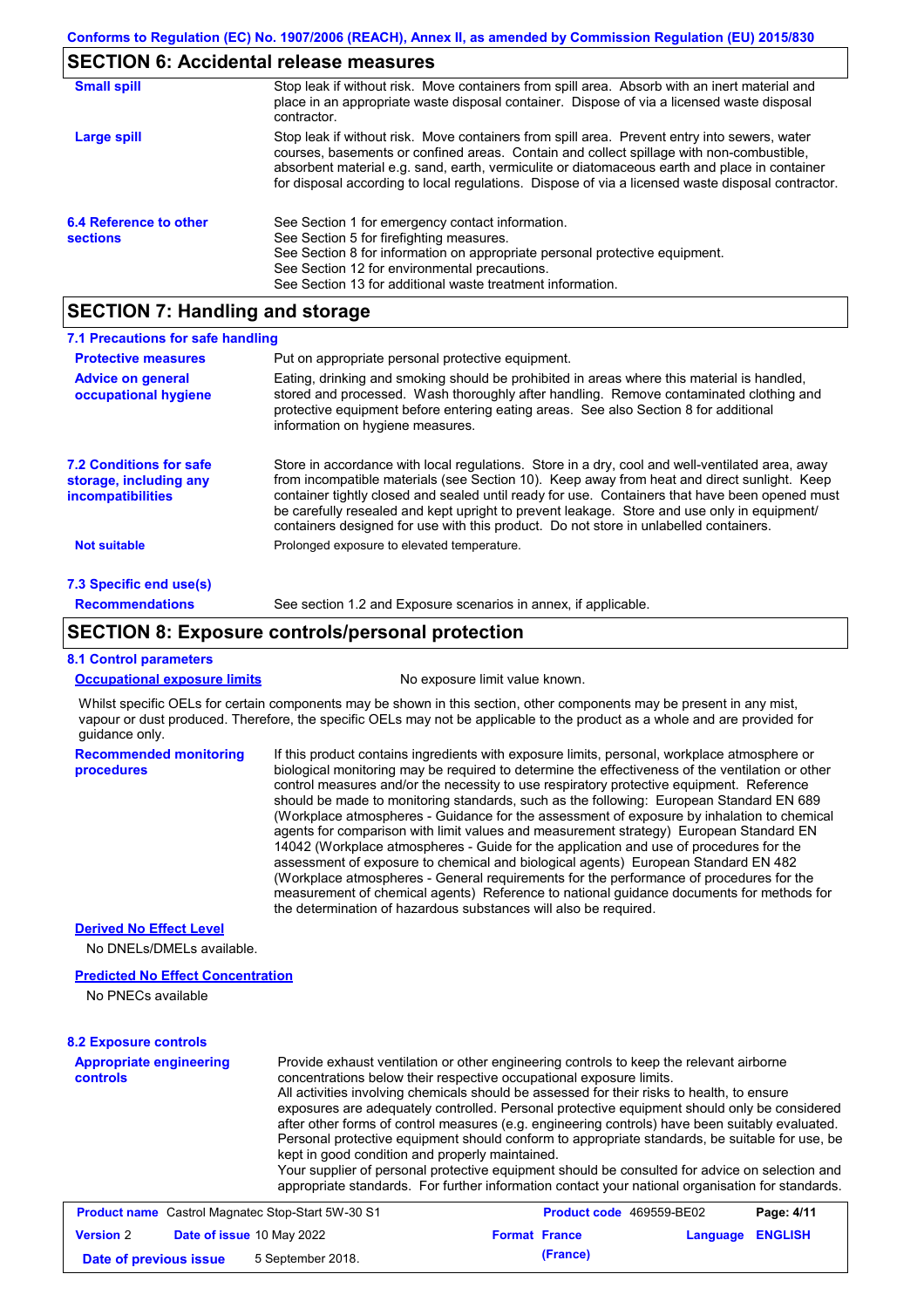# **SECTION 8: Exposure controls/personal protection**

The final choice of protective equipment will depend upon a risk assessment. It is important to ensure that all items of personal protective equipment are compatible.

| <b>Individual protection measures</b> |                                                                                                                                                                                                                                                                                                                                                                                                                                                                                                                                                                                                                                                   |
|---------------------------------------|---------------------------------------------------------------------------------------------------------------------------------------------------------------------------------------------------------------------------------------------------------------------------------------------------------------------------------------------------------------------------------------------------------------------------------------------------------------------------------------------------------------------------------------------------------------------------------------------------------------------------------------------------|
| <b>Hygiene measures</b>               | Wash hands, forearms and face thoroughly after handling chemical products, before eating,<br>smoking and using the lavatory and at the end of the working period. Ensure that eyewash<br>stations and safety showers are close to the workstation location.                                                                                                                                                                                                                                                                                                                                                                                       |
| <b>Respiratory protection</b>         | In case of insufficient ventilation, wear suitable respiratory equipment.<br>The correct choice of respiratory protection depends upon the chemicals being handled, the<br>conditions of work and use, and the condition of the respiratory equipment. Safety procedures<br>should be developed for each intended application. Respiratory protection equipment should<br>therefore be chosen in consultation with the supplier/manufacturer and with a full assessment<br>of the working conditions.                                                                                                                                             |
| <b>Eye/face protection</b>            | Safety glasses with side shields.                                                                                                                                                                                                                                                                                                                                                                                                                                                                                                                                                                                                                 |
| <b>Skin protection</b>                |                                                                                                                                                                                                                                                                                                                                                                                                                                                                                                                                                                                                                                                   |
| <b>Hand protection</b>                | <b>General Information:</b>                                                                                                                                                                                                                                                                                                                                                                                                                                                                                                                                                                                                                       |
|                                       | Because specific work environments and material handling practices vary, safety procedures<br>should be developed for each intended application. The correct choice of protective gloves<br>depends upon the chemicals being handled, and the conditions of work and use. Most gloves<br>provide protection for only a limited time before they must be discarded and replaced (even the<br>best chemically resistant gloves will break down after repeated chemical exposures).                                                                                                                                                                  |
|                                       | Gloves should be chosen in consultation with the supplier / manufacturer and taking account of<br>a full assessment of the working conditions.                                                                                                                                                                                                                                                                                                                                                                                                                                                                                                    |
|                                       | Recommended: Nitrile gloves.<br><b>Breakthrough time:</b>                                                                                                                                                                                                                                                                                                                                                                                                                                                                                                                                                                                         |
|                                       | Breakthrough time data are generated by glove manufacturers under laboratory test conditions<br>and represent how long a glove can be expected to provide effective permeation resistance. It<br>is important when following breakthrough time recommendations that actual workplace<br>conditions are taken into account. Always consult with your glove supplier for up-to-date<br>technical information on breakthrough times for the recommended glove type.<br>Our recommendations on the selection of gloves are as follows:                                                                                                                |
|                                       | Continuous contact:                                                                                                                                                                                                                                                                                                                                                                                                                                                                                                                                                                                                                               |
|                                       | Gloves with a minimum breakthrough time of 240 minutes, or >480 minutes if suitable gloves<br>can be obtained.<br>If suitable gloves are not available to offer that level of protection, gloves with shorter<br>breakthrough times may be acceptable as long as appropriate glove maintenance and<br>replacement regimes are determined and adhered to.                                                                                                                                                                                                                                                                                          |
|                                       | Short-term / splash protection:                                                                                                                                                                                                                                                                                                                                                                                                                                                                                                                                                                                                                   |
|                                       | Recommended breakthrough times as above.<br>It is recognised that for short-term, transient exposures, gloves with shorter breakthrough times<br>may commonly be used. Therefore, appropriate maintenance and replacement regimes must<br>be determined and rigorously followed.                                                                                                                                                                                                                                                                                                                                                                  |
|                                       | <b>Glove Thickness:</b>                                                                                                                                                                                                                                                                                                                                                                                                                                                                                                                                                                                                                           |
|                                       | For general applications, we recommend gloves with a thickness typically greater than 0.35 mm.                                                                                                                                                                                                                                                                                                                                                                                                                                                                                                                                                    |
|                                       | It should be emphasised that glove thickness is not necessarily a good predictor of glove<br>resistance to a specific chemical, as the permeation efficiency of the glove will be dependent<br>on the exact composition of the glove material. Therefore, glove selection should also be based<br>on consideration of the task requirements and knowledge of breakthrough times.<br>Glove thickness may also vary depending on the glove manufacturer, the glove type and the<br>glove model. Therefore, the manufacturers' technical data should always be taken into account<br>to ensure selection of the most appropriate glove for the task. |
|                                       | Note: Depending on the activity being conducted, gloves of varying thickness may be required<br>for specific tasks. For example:                                                                                                                                                                                                                                                                                                                                                                                                                                                                                                                  |
|                                       | • Thinner gloves (down to 0.1 mm or less) may be required where a high degree of manual<br>dexterity is needed. However, these gloves are only likely to give short duration protection and<br>would normally be just for single use applications, then disposed of.                                                                                                                                                                                                                                                                                                                                                                              |
|                                       | • Thicker gloves (up to 3 mm or more) may be required where there is a mechanical (as well                                                                                                                                                                                                                                                                                                                                                                                                                                                                                                                                                        |

|                        | <b>Product name</b> Castrol Magnatec Stop-Start 5W-30 S1 | <b>Product code</b> 469559-BE02 |                         | Page: 5/11 |
|------------------------|----------------------------------------------------------|---------------------------------|-------------------------|------------|
| <b>Version 2</b>       | <b>Date of issue 10 May 2022</b>                         | <b>Format France</b>            | <b>Language ENGLISH</b> |            |
| Date of previous issue | 5 September 2018.                                        | (France)                        |                         |            |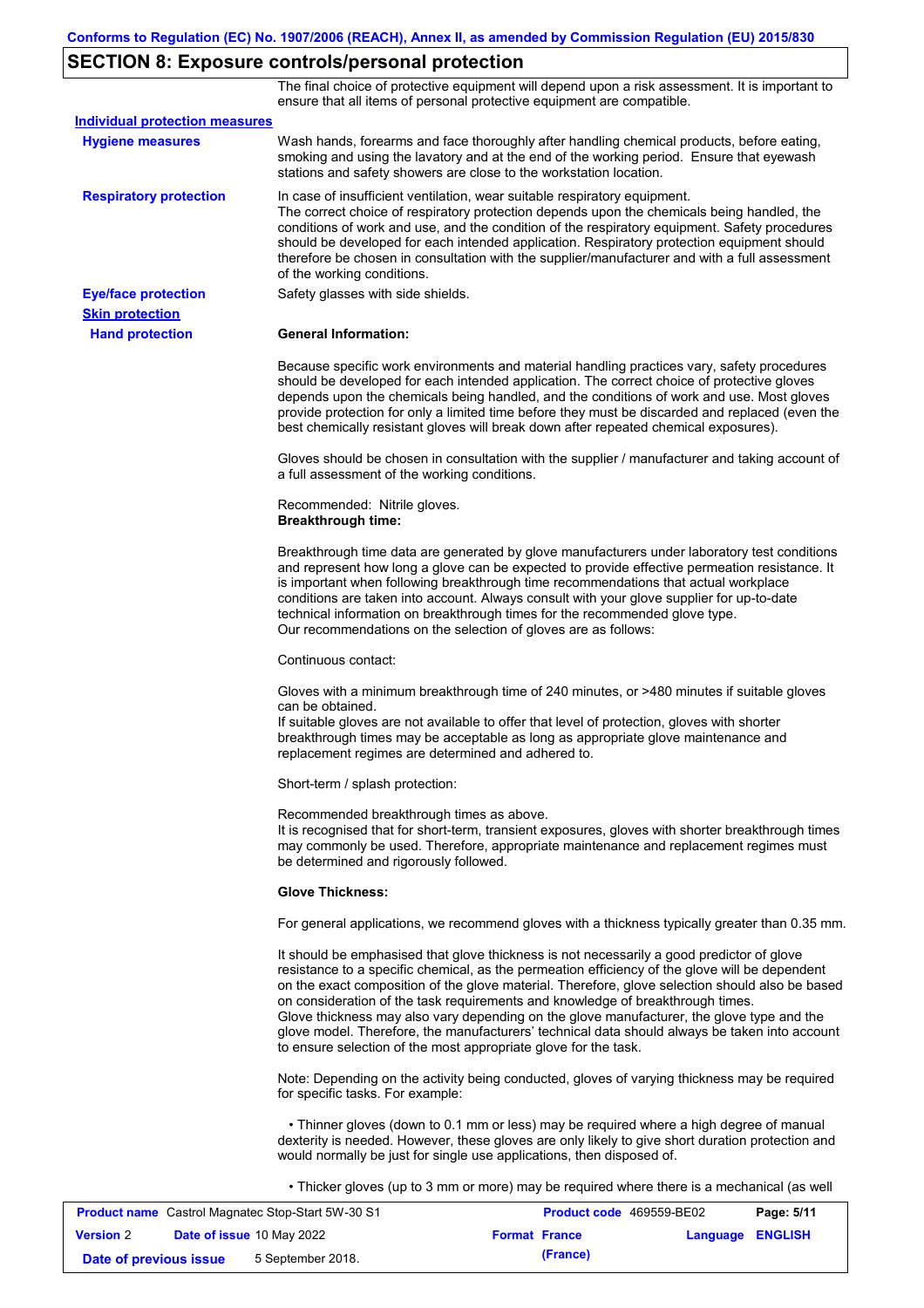# **SECTION 8: Exposure controls/personal protection**

as a chemical) risk i.e. where there is abrasion or puncture potential.

| <b>Skin and body</b>                             | Use of protective clothing is good industrial practice.<br>Personal protective equipment for the body should be selected based on the task being<br>performed and the risks involved and should be approved by a specialist before handling this<br>product.<br>Cotton or polyester/cotton overalls will only provide protection against light superficial<br>contamination that will not soak through to the skin. Overalls should be laundered on a regular<br>basis. When the risk of skin exposure is high (e.g. when cleaning up spillages or if there is a<br>risk of splashing) then chemical resistant aprons and/or impervious chemical suits and boots<br>will be required. |
|--------------------------------------------------|---------------------------------------------------------------------------------------------------------------------------------------------------------------------------------------------------------------------------------------------------------------------------------------------------------------------------------------------------------------------------------------------------------------------------------------------------------------------------------------------------------------------------------------------------------------------------------------------------------------------------------------------------------------------------------------|
| <b>Refer to standards:</b>                       | Respiratory protection: EN 529<br>Gloves: EN 420, EN 374<br>Eye protection: EN 166<br>Filtering half-mask: EN 149<br>Filtering half-mask with valve: EN 405<br>Half-mask: EN 140 plus filter<br>Full-face mask: EN 136 plus filter<br>Particulate filters: FN 143<br>Gas/combined filters: EN 14387                                                                                                                                                                                                                                                                                                                                                                                   |
| <b>Environmental exposure</b><br><b>controls</b> | Emissions from ventilation or work process equipment should be checked to ensure they<br>comply with the requirements of environmental protection legislation. In some cases, fume<br>scrubbers, filters or engineering modifications to the process equipment will be necessary to<br>reduce emissions to acceptable levels.                                                                                                                                                                                                                                                                                                                                                         |

## **SECTION 9: Physical and chemical properties**

The conditions of measurement of all properties are at standard temperature and pressure unless otherwise indicated.

#### **9.1 Information on basic physical and chemical properties**

| <b>Appearance</b>                                      |                                              |
|--------------------------------------------------------|----------------------------------------------|
| <b>Physical state</b>                                  | Liguid.                                      |
| <b>Colour</b>                                          | Amber. [Light]                               |
| <b>Odour</b>                                           | Not available.                               |
| <b>Odour threshold</b>                                 | Not available.                               |
| pH                                                     | Mot applicable.                              |
| <b>Melting point/freezing point</b>                    | Not available.                               |
| Initial boiling point and boiling                      | Not available.                               |
| range                                                  |                                              |
| <b>Pour point</b>                                      | -46 $^{\circ}$ C                             |
| <b>Flash point</b>                                     | Closed cup: 209°C (408.2°F) [Pensky-Martens] |
| <b>Evaporation rate</b>                                | Not available.                               |
| <b>Flammability (solid, gas)</b>                       | Not available.                               |
| <b>Upper/lower flammability or</b><br>explosive limits | Not available.                               |
| <b>Vapour pressure</b>                                 | Not available.                               |

|                                                          |                                                                                |        | Vapour Pressure at 20°C |                      |                          | Vapour pressure at 50°C |               |                |
|----------------------------------------------------------|--------------------------------------------------------------------------------|--------|-------------------------|----------------------|--------------------------|-------------------------|---------------|----------------|
|                                                          | Ingredient name mm Hg kPa                                                      |        |                         | <b>Method</b>        | <sub>mm</sub><br>Hg      | kPa                     | <b>Method</b> |                |
|                                                          | Lubricating oils<br>(petroleum), C20-50,<br>hydrotreated neutral oil-<br>based | 0.08   | < 0.011                 | <b>ASTM D 5191</b>   |                          |                         |               |                |
|                                                          | Lubricating oils<br>(petroleum), C20-50,<br>hydrotreated neutral oil-<br>based | < 0.08 | < 0.011                 | <b>ASTM D 5191</b>   |                          |                         |               |                |
|                                                          | bis(nonylphenyl)amine                                                          | < 0.01 | < 0.0013                | EU A.4               | $\mathbf 0$              | 0                       | EU A.4        |                |
|                                                          | Distillates (petroleum),<br>solvent-dewaxed<br>heavy paraffinic                | < 0.08 | < 0.011                 | <b>ASTM D 5191</b>   |                          |                         |               |                |
|                                                          | Distillates (petroleum),<br>hydrotreated heavy<br>paraffinic                   | < 0.08 | < 0.011                 | <b>ASTM D 5191</b>   |                          |                         |               |                |
| <b>Product name</b> Castrol Magnatec Stop-Start 5W-30 S1 |                                                                                |        |                         |                      | Product code 469559-BE02 |                         |               | Page: 6/11     |
| <b>Version 2</b><br>Date of issue 10 May 2022            |                                                                                |        |                         | <b>Format France</b> |                          |                         | Language      | <b>ENGLISH</b> |
| 5 September 2018.<br>Date of previous issue              |                                                                                |        |                         | (France)             |                          |                         |               |                |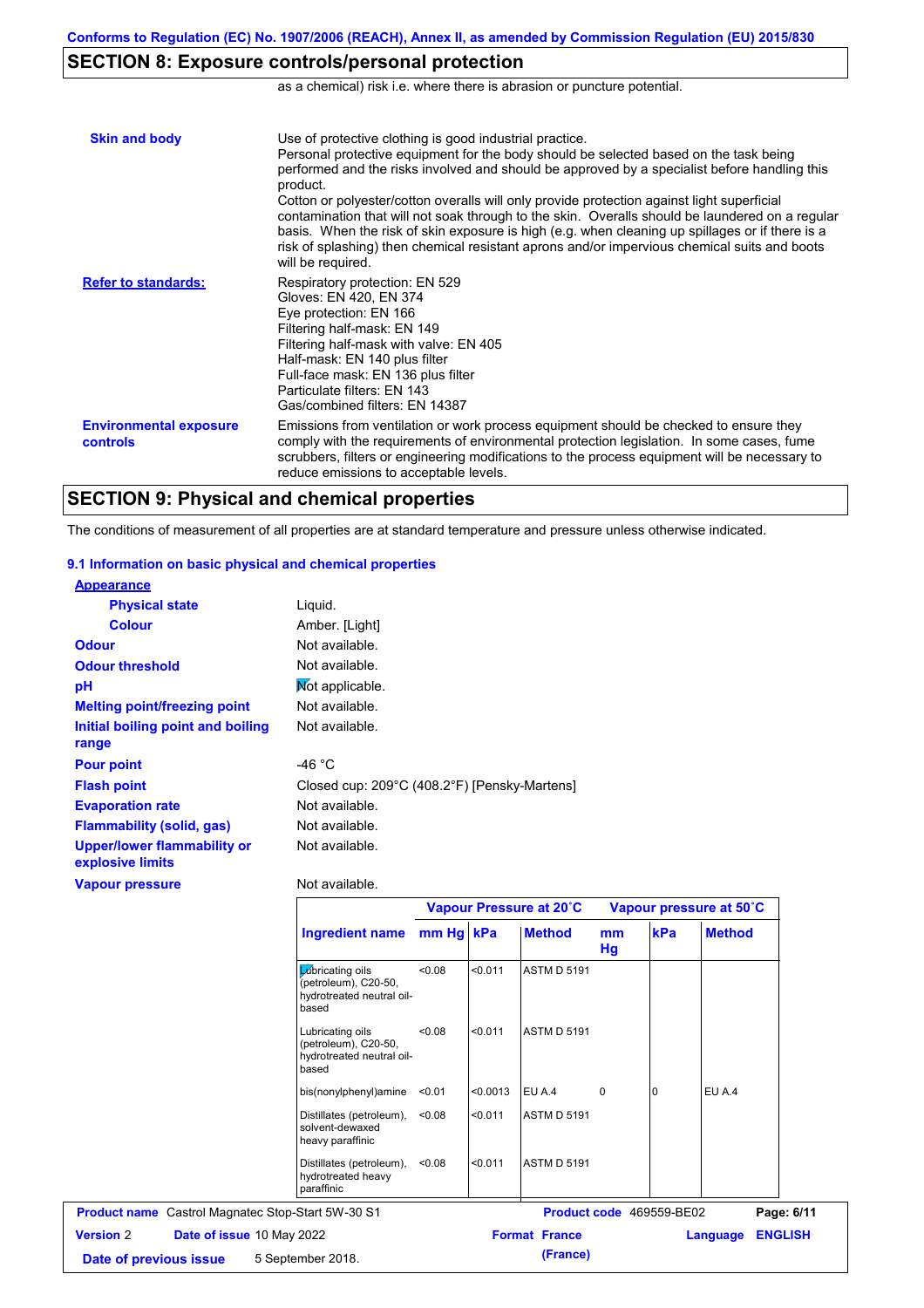# **SECTION 9: Physical and chemical properties**

| <b>Vapour density</b>                             | Not available.                                                                                                                           |     |              |                |  |
|---------------------------------------------------|------------------------------------------------------------------------------------------------------------------------------------------|-----|--------------|----------------|--|
| <b>Relative density</b>                           | Not available.                                                                                                                           |     |              |                |  |
| <b>Density</b>                                    | $\leq$ 1000 kg/m <sup>3</sup> (<1 g/cm <sup>3</sup> ) at 15 <sup>°</sup> C                                                               |     |              |                |  |
| <b>Solubility(ies)</b>                            | insoluble in water.                                                                                                                      |     |              |                |  |
| <b>Partition coefficient: n-octanol/</b><br>water | Mot applicable.                                                                                                                          |     |              |                |  |
| <b>Auto-ignition temperature</b>                  | <b>Ingredient name</b>                                                                                                                   | °C  | $\mathsf{P}$ | <b>Method</b>  |  |
|                                                   | bis(nonylphenyl)amine                                                                                                                    | 440 | 824          | <b>EU A.15</b> |  |
| <b>Decomposition temperature</b>                  | Not available.                                                                                                                           |     |              |                |  |
| <b>Viscosity</b>                                  | Kinematic: 59.9 mm <sup>2</sup> /s (59.9 cSt) at 40 $^{\circ}$ C<br>Kinematic: 10.3 mm <sup>2</sup> /s (10.3 cSt) at 100 $^{\circ}$ C    |     |              |                |  |
| <b>Explosive properties</b>                       | Not available.                                                                                                                           |     |              |                |  |
| <b>Oxidising properties</b>                       | Not available.                                                                                                                           |     |              |                |  |
| <b>Particle characteristics</b>                   |                                                                                                                                          |     |              |                |  |
| <b>Median particle size</b>                       | Mot applicable.                                                                                                                          |     |              |                |  |
| 9.2 Other information                             |                                                                                                                                          |     |              |                |  |
| No additional information.                        |                                                                                                                                          |     |              |                |  |
| <b>SECTION 10: Stability and reactivity</b>       |                                                                                                                                          |     |              |                |  |
| <b>10.1 Reactivity</b>                            | No specific test data available for this product. Refer to Conditions to avoid and Incompatible<br>materials for additional information. |     |              |                |  |

| <b>10.2 Chemical stability</b>                    | The product is stable.                                                                                                                                                  |
|---------------------------------------------------|-------------------------------------------------------------------------------------------------------------------------------------------------------------------------|
| <b>10.3 Possibility of</b><br>hazardous reactions | Under normal conditions of storage and use, hazardous reactions will not occur.<br>Under normal conditions of storage and use, hazardous polymerisation will not occur. |
| <b>10.4 Conditions to avoid</b>                   | Avoid all possible sources of ignition (spark or flame).                                                                                                                |
| <b>10.5 Incompatible materials</b>                | Reactive or incompatible with the following materials: oxidising materials.                                                                                             |
| <b>10.6 Hazardous</b><br>decomposition products   | Under normal conditions of storage and use, hazardous decomposition products should not be<br>produced.                                                                 |

# **SECTION 11: Toxicological information**

## **11.1 Information on toxicological effects**

## **Acute toxicity estimates**

| <b>Product/ingredient name</b>                     |                                                                                                                            | Oral (mg/<br>kg) | <b>Dermal</b><br>(mg/kg) | <b>Inhalation</b><br>(gases)<br>(ppm) | <b>Inhalation</b><br>(vapours)<br>(mg/l) | <b>Inhalation</b><br>(dusts)<br>and mists)<br>(mg/l) |
|----------------------------------------------------|----------------------------------------------------------------------------------------------------------------------------|------------------|--------------------------|---------------------------------------|------------------------------------------|------------------------------------------------------|
| <b>Cong chain alkyl phenol</b>                     |                                                                                                                            | 2500             | N/A                      | N/A                                   | N/A                                      | N/A                                                  |
| <b>Information on likely</b><br>routes of exposure | Routes of entry anticipated: Dermal, Inhalation.                                                                           |                  |                          |                                       |                                          |                                                      |
| <b>Potential acute health effects</b>              |                                                                                                                            |                  |                          |                                       |                                          |                                                      |
| <b>Inhalation</b>                                  | <b>Exposure to decomposition products may cause a health hazard.</b> Serious effects may be<br>delayed following exposure. |                  |                          |                                       |                                          |                                                      |
|                                                    |                                                                                                                            |                  |                          |                                       |                                          |                                                      |

| <b>Ingestion</b>    | No known significant effects or critical hazards.                                   |
|---------------------|-------------------------------------------------------------------------------------|
| <b>Skin contact</b> | Defatting to the skin. May cause skin dryness and irritation.                       |
| Eye contact         | No known significant effects or critical hazards.                                   |
|                     | <u>Symptoms related to the physical, chemical and toxicological characteristics</u> |
| <b>Inhalation</b>   | No specific data.                                                                   |
| <b>Ingestion</b>    | No specific data.                                                                   |

|                        | <b>Product name</b> Castrol Magnatec Stop-Start 5W-30 S1 | <b>Product code</b> 469559-BE02 |                         | Page: 7/11 |
|------------------------|----------------------------------------------------------|---------------------------------|-------------------------|------------|
| <b>Version 2</b>       | <b>Date of issue 10 May 2022</b>                         | <b>Format France</b>            | <b>Language ENGLISH</b> |            |
| Date of previous issue | 5 September 2018.                                        | (France)                        |                         |            |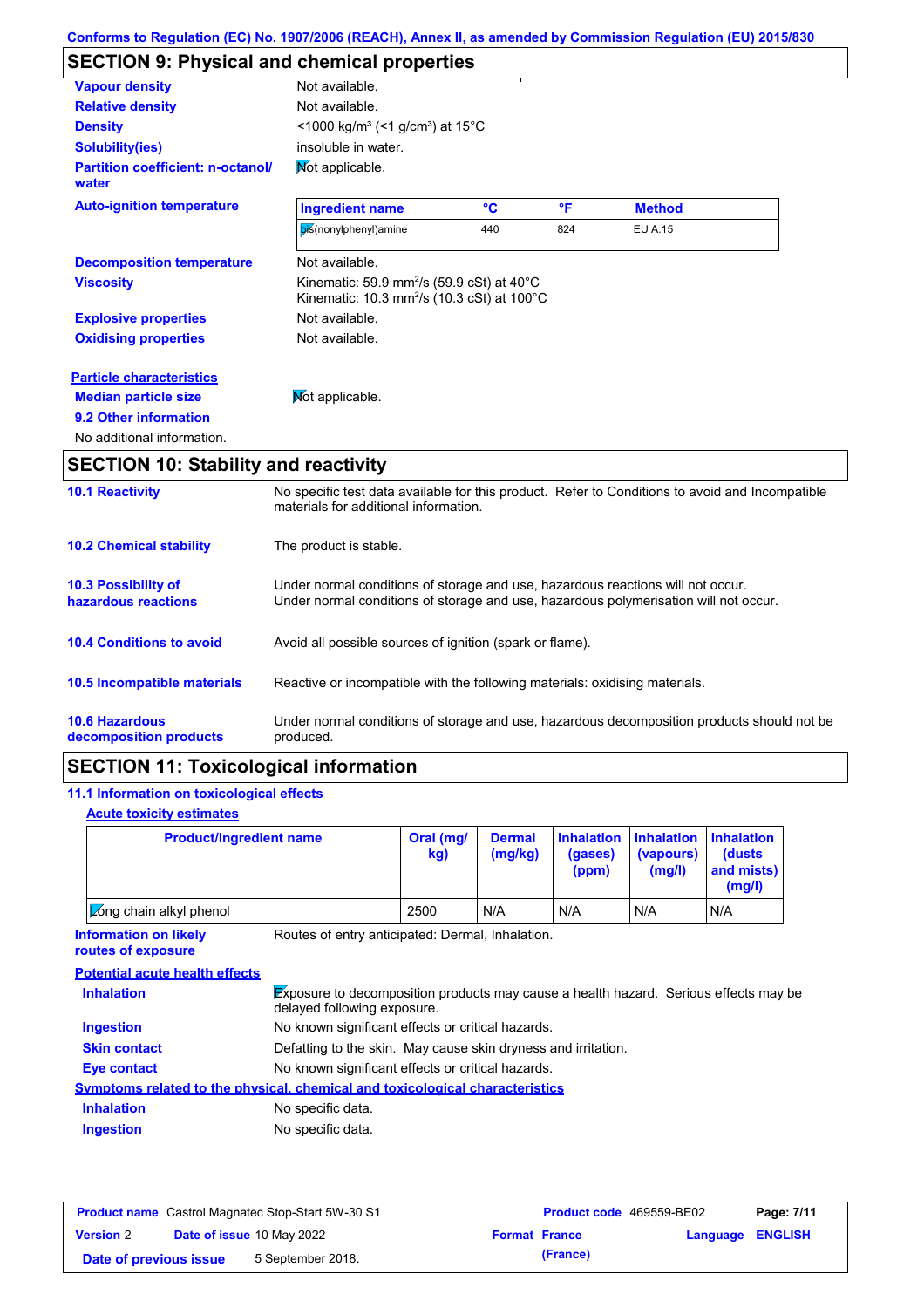# **SECTION 11: Toxicological information**

| <b>Skin contact</b>                     | Adverse symptoms may include the following:                                                                                                                                                                                                                                                                                                                                          |
|-----------------------------------------|--------------------------------------------------------------------------------------------------------------------------------------------------------------------------------------------------------------------------------------------------------------------------------------------------------------------------------------------------------------------------------------|
|                                         | irritation                                                                                                                                                                                                                                                                                                                                                                           |
|                                         | dryness                                                                                                                                                                                                                                                                                                                                                                              |
|                                         | cracking                                                                                                                                                                                                                                                                                                                                                                             |
| <b>Eye contact</b>                      | No specific data.                                                                                                                                                                                                                                                                                                                                                                    |
|                                         | Delayed and immediate effects as well as chronic effects from short and long-term exposure                                                                                                                                                                                                                                                                                           |
| <b>Inhalation</b>                       | Overexposure to the inhalation of airborne droplets or aerosols may cause irritation of the<br>respiratory tract.                                                                                                                                                                                                                                                                    |
| <b>Ingestion</b>                        | Ingestion of large quantities may cause nausea and diarrhoea.                                                                                                                                                                                                                                                                                                                        |
| <b>Skin contact</b>                     | Prolonged or repeated contact can defat the skin and lead to irritation and/or dermatitis.                                                                                                                                                                                                                                                                                           |
| Eye contact                             | Potential risk of transient stinging or redness if accidental eye contact occurs.                                                                                                                                                                                                                                                                                                    |
| <b>Potential chronic health effects</b> |                                                                                                                                                                                                                                                                                                                                                                                      |
| <b>General</b>                          | USED ENGINE OILS                                                                                                                                                                                                                                                                                                                                                                     |
|                                         | Combustion products resulting from the operation of internal combustion engines contaminate<br>engine oils during use. Used engine oil may contain hazardous components which have the<br>potential to cause skin cancer. Frequent or prolonged contact with all types and makes of used<br>engine oil must therefore be avoided and a high standard of personal hygiene maintained. |
| <b>Carcinogenicity</b>                  | No known significant effects or critical hazards.                                                                                                                                                                                                                                                                                                                                    |
| <b>Mutagenicity</b>                     | No known significant effects or critical hazards.                                                                                                                                                                                                                                                                                                                                    |
| <b>Developmental effects</b>            | No known significant effects or critical hazards.                                                                                                                                                                                                                                                                                                                                    |
| <b>Fertility effects</b>                | No known significant effects or critical hazards.                                                                                                                                                                                                                                                                                                                                    |

# **SECTION 12: Ecological information**

| <b>12.1 Toxicity</b>         |                             |
|------------------------------|-----------------------------|
| <b>Environmental hazards</b> | Not classified as dangerous |

#### **12.2 Persistence and degradability**

Expected to be biodegradable.

#### **12.3 Bioaccumulative potential**

This product is not expected to bioaccumulate through food chains in the environment.

| <b>12.4 Mobility in soil</b>                                  |                                                                      |
|---------------------------------------------------------------|----------------------------------------------------------------------|
| <b>Soil/water partition</b><br>coefficient (K <sub>oc</sub> ) | Not available.                                                       |
| <b>Mobility</b>                                               | Spillages may penetrate the soil causing ground water contamination. |

#### **12.5 Results of PBT and vPvB assessment**

Product does not meet the criteria for PBT or vPvB according to Regulation (EC) No. 1907/2006, Annex XIII.

| 12.6 Other adverse effects          |                                                                                       |
|-------------------------------------|---------------------------------------------------------------------------------------|
| <b>Other ecological information</b> | Spills may form a film on water surfaces causing physical damage to organisms. Oxygen |
|                                     | transfer could also be impaired.                                                      |

## **SECTION 13: Disposal considerations**

#### **13.1 Waste treatment methods**

#### **Product**

**Methods of disposal**

Where possible, arrange for product to be recycled. Dispose of via an authorised person/ licensed waste disposal contractor in accordance with local regulations.

## **Hazardous waste** Yes.

**European waste catalogue (EWC)**

| Waste code                                                                                                                  | <b>Waste designation</b>                                         |  |  |
|-----------------------------------------------------------------------------------------------------------------------------|------------------------------------------------------------------|--|--|
| 13 02 05*                                                                                                                   | Imineral-based non-chlorinated engine, gear and lubricating oils |  |  |
| However, deviation from the intended use and/or the presence of any potential contaminants may require an alternative waste |                                                                  |  |  |

disposal code to be assigned by the end user.

#### **Packaging**

| <b>Methods of disposal</b> | Where possible, arrange for product to be recycled. Dispose of via an authorised person/ |
|----------------------------|------------------------------------------------------------------------------------------|
|                            | licensed waste disposal contractor in accordance with local regulations.                 |

| <b>Product name</b> Castrol Magnatec Stop-Start 5W-30 S1 |  | <b>Product code</b> 469559-BE02 |                      | Page: 8/11              |  |  |
|----------------------------------------------------------|--|---------------------------------|----------------------|-------------------------|--|--|
| <b>Date of issue 10 May 2022</b><br><b>Version 2</b>     |  |                                 | <b>Format France</b> | <b>Language ENGLISH</b> |  |  |
| 5 September 2018.<br>Date of previous issue              |  |                                 |                      | (France)                |  |  |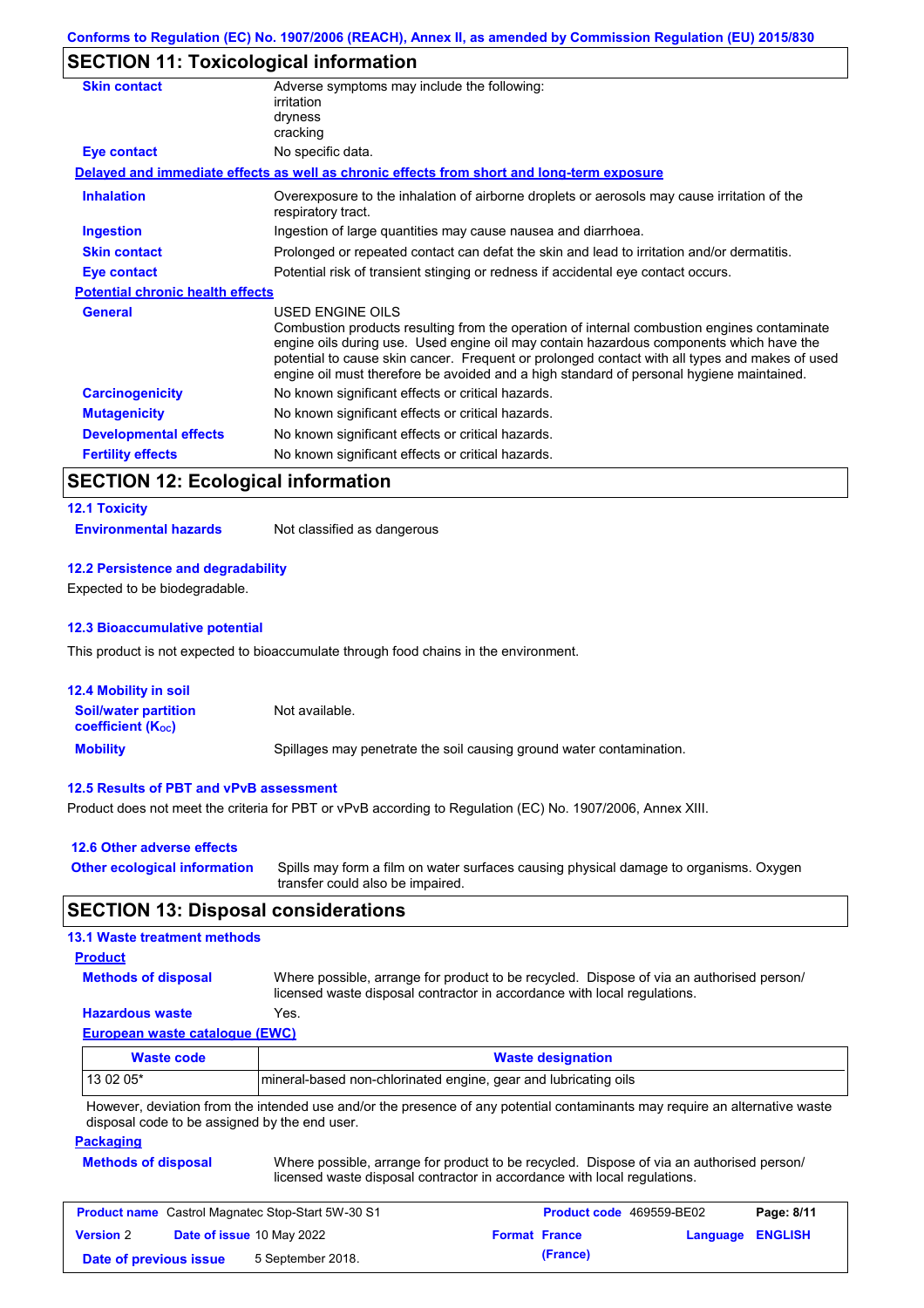**Conforms to Regulation (EC) No. 1907/2006 (REACH), Annex II, as amended by Commission Regulation (EU) 2015/830**

# **SECTION 13: Disposal considerations**

**Special precautions** This material and its container must be disposed of in a safe way. Empty containers or liners may retain some product residues. Avoid dispersal of spilt material and runoff and contact with soil, waterways, drains and sewers. **References** Commission 2014/955/EU

Directive 2008/98/EC

## **SECTION 14: Transport information**

|                                                | <b>ADR/RID</b> | <b>ADN</b>     | <b>IMDG</b>    | <b>IATA</b>    |
|------------------------------------------------|----------------|----------------|----------------|----------------|
| 14.1 UN number                                 | Not regulated. | Not regulated. | Not regulated. | Not regulated. |
| 14.2 UN proper<br>shipping name                |                |                |                |                |
| <b>14.3 Transport</b><br>hazard class(es)      |                |                |                |                |
| <b>14.4 Packing</b><br>group                   |                |                |                |                |
| 14.5<br><b>Environmental</b><br><b>hazards</b> | No.            | No.            | No.            | No.            |
| <b>Additional</b><br>information               |                |                |                | -              |

**14.6 Special precautions for user** Not available.

**14.7 Transport in bulk according to IMO instruments** Not available.

# **SECTION 15: Regulatory information**

|                                                                                                                                                          | 15.1 Safety, health and environmental regulations/legislation specific for the substance or mixture                            |
|----------------------------------------------------------------------------------------------------------------------------------------------------------|--------------------------------------------------------------------------------------------------------------------------------|
| EU Regulation (EC) No. 1907/2006 (REACH)                                                                                                                 |                                                                                                                                |
|                                                                                                                                                          | Annex XIV - List of substances subject to authorisation                                                                        |
| <b>Annex XIV</b>                                                                                                                                         |                                                                                                                                |
| None of the components are listed.                                                                                                                       |                                                                                                                                |
| <b>Substances of very high concern</b>                                                                                                                   |                                                                                                                                |
| None of the components are listed.                                                                                                                       |                                                                                                                                |
| EU Regulation (EC) No. 1907/2006 (REACH)                                                                                                                 |                                                                                                                                |
| <b>Annex XVII - Restrictions</b><br>on the manufacture.<br>placing on the market<br>and use of certain<br>dangerous substances,<br>mixtures and articles | Not applicable.                                                                                                                |
| <b>Other regulations</b>                                                                                                                                 |                                                                                                                                |
| <b>REACH Status</b>                                                                                                                                      | The company, as identified in Section 1, sells this product in the EU in compliance with the<br>current requirements of REACH. |
| <b>United States inventory</b><br>(TSCA 8b)                                                                                                              | All components are active or exempted.                                                                                         |
| <b>Australia inventory (AIIC)</b>                                                                                                                        | All components are listed or exempted.                                                                                         |
| <b>Canada inventory</b>                                                                                                                                  | All components are listed or exempted.                                                                                         |
| <b>China inventory (IECSC)</b>                                                                                                                           | All components are listed or exempted.                                                                                         |
| <b>Japan inventory (CSCL)</b>                                                                                                                            | All components are listed or exempted.                                                                                         |
| <b>Korea inventory (KECI)</b>                                                                                                                            | All components are listed or exempted.                                                                                         |
| <b>Philippines inventory</b><br>(PICCS)                                                                                                                  | At least one component is not listed.                                                                                          |
|                                                                                                                                                          |                                                                                                                                |
|                                                                                                                                                          |                                                                                                                                |

| <b>Product name</b> Castrol Magnatec Stop-Start 5W-30 S1 |  | <b>Product code</b> 469559-BE02  |  | Page: 9/11           |                  |  |
|----------------------------------------------------------|--|----------------------------------|--|----------------------|------------------|--|
| <b>Version 2</b>                                         |  | <b>Date of issue 10 May 2022</b> |  | <b>Format France</b> | Language ENGLISH |  |
| Date of previous issue                                   |  | 5 September 2018.                |  | (France)             |                  |  |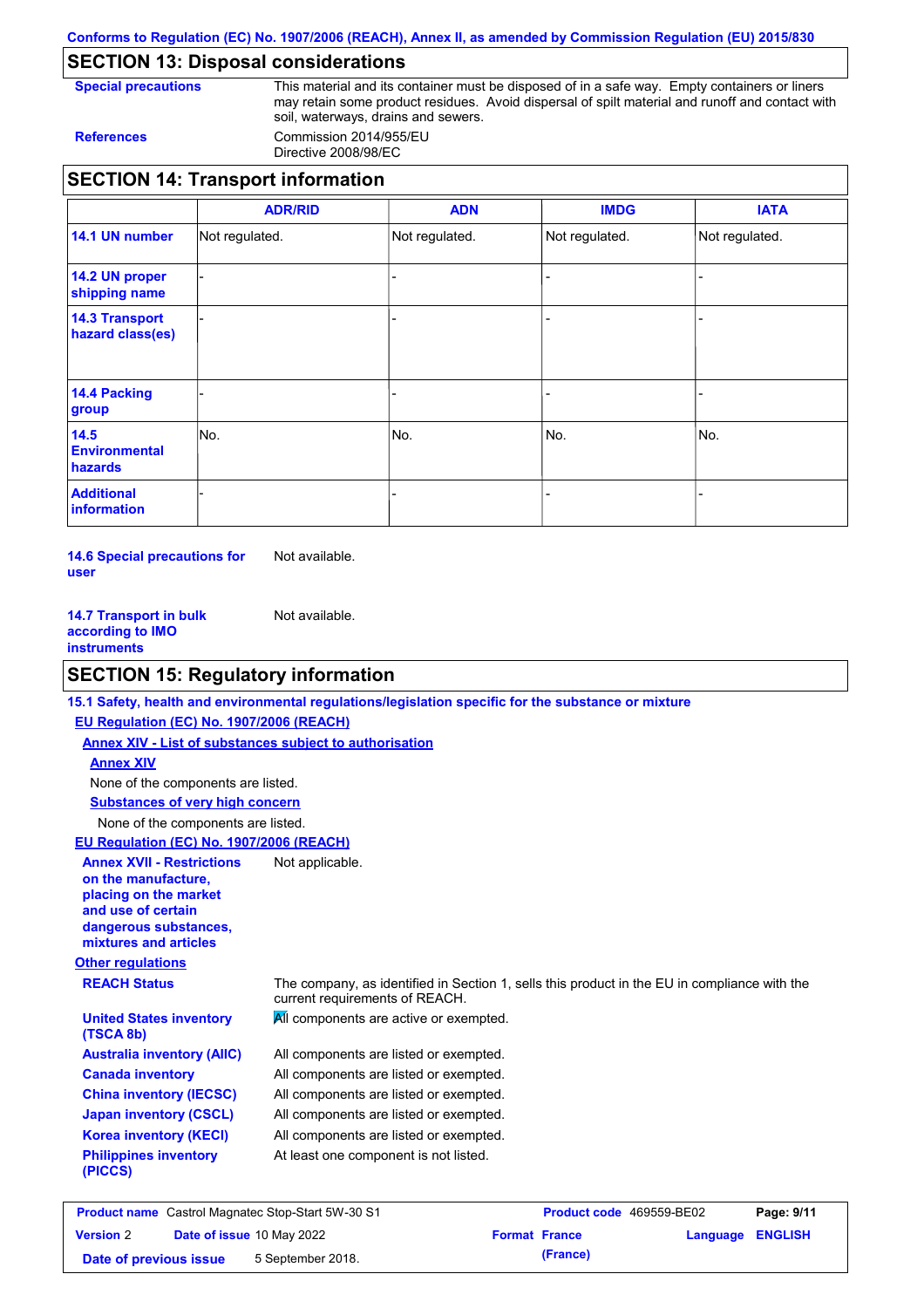# **SECTION 15: Regulatory information**

| <b>Taiwan Chemical</b><br><b>Substances Inventory</b><br>(TCSI)    | All components are listed or exempted. |
|--------------------------------------------------------------------|----------------------------------------|
| Ozone depleting substances (1005/2009/EU)                          |                                        |
| Not listed.                                                        |                                        |
| <b>Prior Informed Consent (PIC) (649/2012/EU)</b>                  |                                        |
| Not listed.                                                        |                                        |
| <b>Persistent Organic Pollutants</b>                               |                                        |
| Not listed.                                                        |                                        |
| <b>EU - Water framework directive - Priority substances</b>        |                                        |
| Mone of the components are listed.                                 |                                        |
| <b>Seveso Directive</b>                                            |                                        |
| This product is not controlled under the Seveso Directive.         |                                        |
| <b>National regulations</b>                                        |                                        |
| <b>Social Security Code,</b><br><b>Articles L 461-1 to L 461-7</b> | Sécurité sociale : tableau 36          |
| <b>Reinforced medical</b><br><b>surveillance</b>                   | Not classified.                        |
|                                                                    |                                        |

**15.2 Chemical safety assessment**

A Chemical Safety Assessment has been carried out for one or more of the substances within this mixture. A Chemical Safety Assessment has not been carried out for the mixture itself.

# **SECTION 16: Other information**

| <b>Abbreviations and acronyms</b> | ADN = European Provisions concerning the International Carriage of Dangerous Goods by            |
|-----------------------------------|--------------------------------------------------------------------------------------------------|
|                                   | Inland Waterway                                                                                  |
|                                   | ADR = The European Agreement concerning the International Carriage of Dangerous Goods by<br>Road |
|                                   |                                                                                                  |
|                                   | ATE = Acute Toxicity Estimate<br><b>BCF</b> = Bioconcentration Factor                            |
|                                   |                                                                                                  |
|                                   | CAS = Chemical Abstracts Service                                                                 |
|                                   | CLP = Classification, Labelling and Packaging Regulation [Regulation (EC) No. 1272/2008]         |
|                                   | CSA = Chemical Safety Assessment<br>CSR = Chemical Safety Report                                 |
|                                   | DMEL = Derived Minimal Effect Level                                                              |
|                                   | DNEL = Derived No Effect Level                                                                   |
|                                   |                                                                                                  |
|                                   | EINECS = European Inventory of Existing Commercial chemical Substances<br>ES = Exposure Scenario |
|                                   | EUH statement = CLP-specific Hazard statement                                                    |
|                                   | EWC = European Waste Catalogue                                                                   |
|                                   | GHS = Globally Harmonized System of Classification and Labelling of Chemicals                    |
|                                   | IATA = International Air Transport Association                                                   |
|                                   | IBC = Intermediate Bulk Container                                                                |
|                                   | <b>IMDG = International Maritime Dangerous Goods</b>                                             |
|                                   | LogPow = logarithm of the octanol/water partition coefficient                                    |
|                                   | MARPOL = International Convention for the Prevention of Pollution From Ships, 1973 as            |
|                                   | modified by the Protocol of 1978. ("Marpol" = marine pollution)                                  |
|                                   | OECD = Organisation for Economic Co-operation and Development                                    |
|                                   | PBT = Persistent, Bioaccumulative and Toxic                                                      |
|                                   | <b>PNEC = Predicted No Effect Concentration</b>                                                  |
|                                   | REACH = Registration, Evaluation, Authorisation and Restriction of Chemicals Regulation          |
|                                   | [Regulation (EC) No. 1907/2006]                                                                  |
|                                   | RID = The Regulations concerning the International Carriage of Dangerous Goods by Rail           |
|                                   | <b>RRN = REACH Registration Number</b>                                                           |
|                                   | SADT = Self-Accelerating Decomposition Temperature                                               |
|                                   | SVHC = Substances of Very High Concern                                                           |
|                                   | STOT-RE = Specific Target Organ Toxicity - Repeated Exposure                                     |
|                                   | STOT-SE = Specific Target Organ Toxicity - Single Exposure                                       |
|                                   | $TWA = Time$ weighted average                                                                    |
|                                   | $UN = United Nations$                                                                            |
|                                   | UVCB = Complex hydrocarbon substance                                                             |
|                                   | VOC = Volatile Organic Compound                                                                  |
|                                   | vPvB = Very Persistent and Very Bioaccumulative                                                  |
|                                   | Varies = may contain one or more of the following 64741-88-4 / RRN 01-2119488706-23,             |
|                                   |                                                                                                  |

| <b>Product name</b> Castrol Magnatec Stop-Start 5W-30 S1 |  |  | <b>Product code</b> 469559-BE02 |                         | Page: 10/11 |  |
|----------------------------------------------------------|--|--|---------------------------------|-------------------------|-------------|--|
| Date of issue 10 May 2022<br><b>Version 2</b>            |  |  | <b>Format France</b>            | <b>Language ENGLISH</b> |             |  |
| 5 September 2018.<br>Date of previous issue              |  |  |                                 | (France)                |             |  |